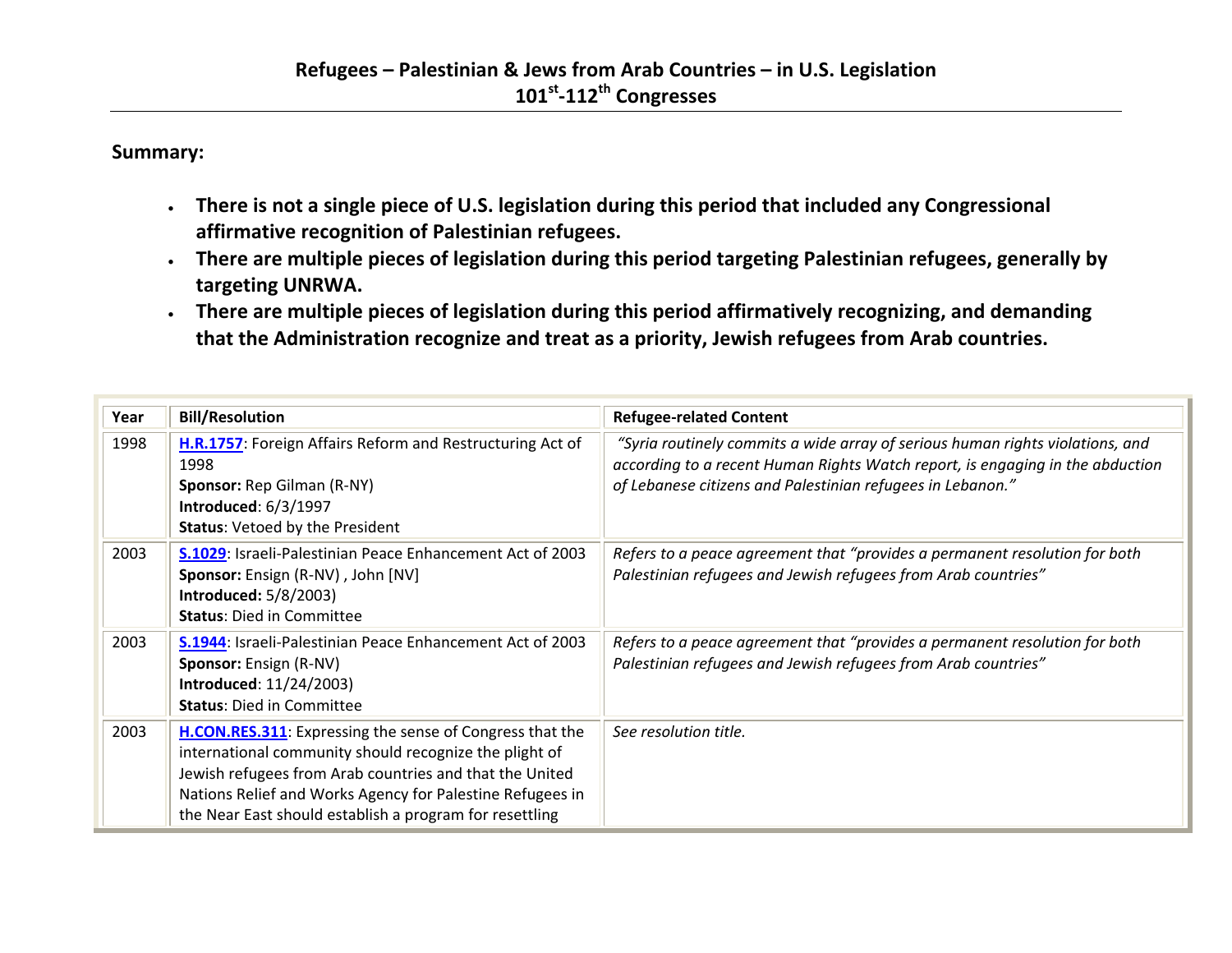|      | Palestinian refugees.<br>Sponsor: Rep Ros-Lehtinen (R-FL)<br><b>Status: Died in Committee</b>                                                                                                                                                                                                                                  |                                                                                                                                                                                                                                                                                                                                                                                                                                                                                                                                                                                                                                                                                                                                                                                                                                                                                                                                                                                                                                                                                                                                                                                                                                                                            |
|------|--------------------------------------------------------------------------------------------------------------------------------------------------------------------------------------------------------------------------------------------------------------------------------------------------------------------------------|----------------------------------------------------------------------------------------------------------------------------------------------------------------------------------------------------------------------------------------------------------------------------------------------------------------------------------------------------------------------------------------------------------------------------------------------------------------------------------------------------------------------------------------------------------------------------------------------------------------------------------------------------------------------------------------------------------------------------------------------------------------------------------------------------------------------------------------------------------------------------------------------------------------------------------------------------------------------------------------------------------------------------------------------------------------------------------------------------------------------------------------------------------------------------------------------------------------------------------------------------------------------------|
| 2003 | H.R.1950: Millennium Challenge Account, Peace Corps<br>Expansion, & Foreign Relations Authorization Act of 2003<br>Sponsor: Rep Hyde (R-IL)<br><b>Introduced: 5/5/2003</b><br>Status: Passed in the House with Palestinian refugee<br>language. Version passed into law - HR 2673 - does not<br>include that language          | "(1) recognizes the importance of United States humanitarian assistance to<br>Palestinian refugees as an essential component to the peace process in the<br>Middle East;<br>(2) acknowledges the hardships endured by many innocent Palestinian refugees<br>in the West Bank and Gaza Strip and in other neighboring countries;<br>(3) notes that the United Nations High Commission for Refugees (UNHCR) is the<br>international body that seeks to find `lasting solutions' to the plight of refugees<br>throughout the world, with the sole exception of the Palestinians, for whose<br>exclusive benefit a special agency, the United Nations Relief and Works Agency<br>(UNRWA), was established in 1950 and which makes no effort to permanently<br>resettle Palestinian refugees, even those who reside under the jurisdiction of the<br>Palestinian Authority, in order to ensure the perpetuation of the problem of<br>Palestinian refugees;"                                                                                                                                                                                                                                                                                                                     |
| 2004 | <b>S.RES.325:</b> A resolution expressing the sense of the Senate<br>regarding the creation of refugee populations in the<br>Middle East, North Africa, and the Persian Gulf region as a<br>result of human rights violations.<br>Sponsor: Santorum (R-PA)<br><b>Introduced: 3/29/2004</b><br><b>Status: Died in Committee</b> | "Whereas the United States has demonstrated interest and concern about the<br>mistreatment, violation of rights, forced expulsion, and expropriation of assets of<br>minority populations in general, and in particular, former Jewish refugees<br>displaced from Arab countries"<br>"The Senate urges the President to--<br>(1) instruct the United States Representative to the United Nations and all<br>United States representatives in bilateral and multilateral fora that, when the<br>United States considers or addresses resolutions that allude to the issue of<br>Middle East refugees, the United States delegation should ensure that--<br>(A) the relevant text refers to the fact that multiple refugee populations have<br>been caused by the Arab-Israeli conflict; and<br>(B) any explicit reference to the required resolution of the Palestinian refugee<br>issue is matched by a similar explicit reference to the resolution of the issue of<br>Jewish refugees from Arab countries; and<br>(2) make clear that the United States Government supports the position that, as<br>an integral part of any comprehensive peace, the issue of refugees and the mass<br>violations of human rights of minorities in Arab countries must be resolved in a |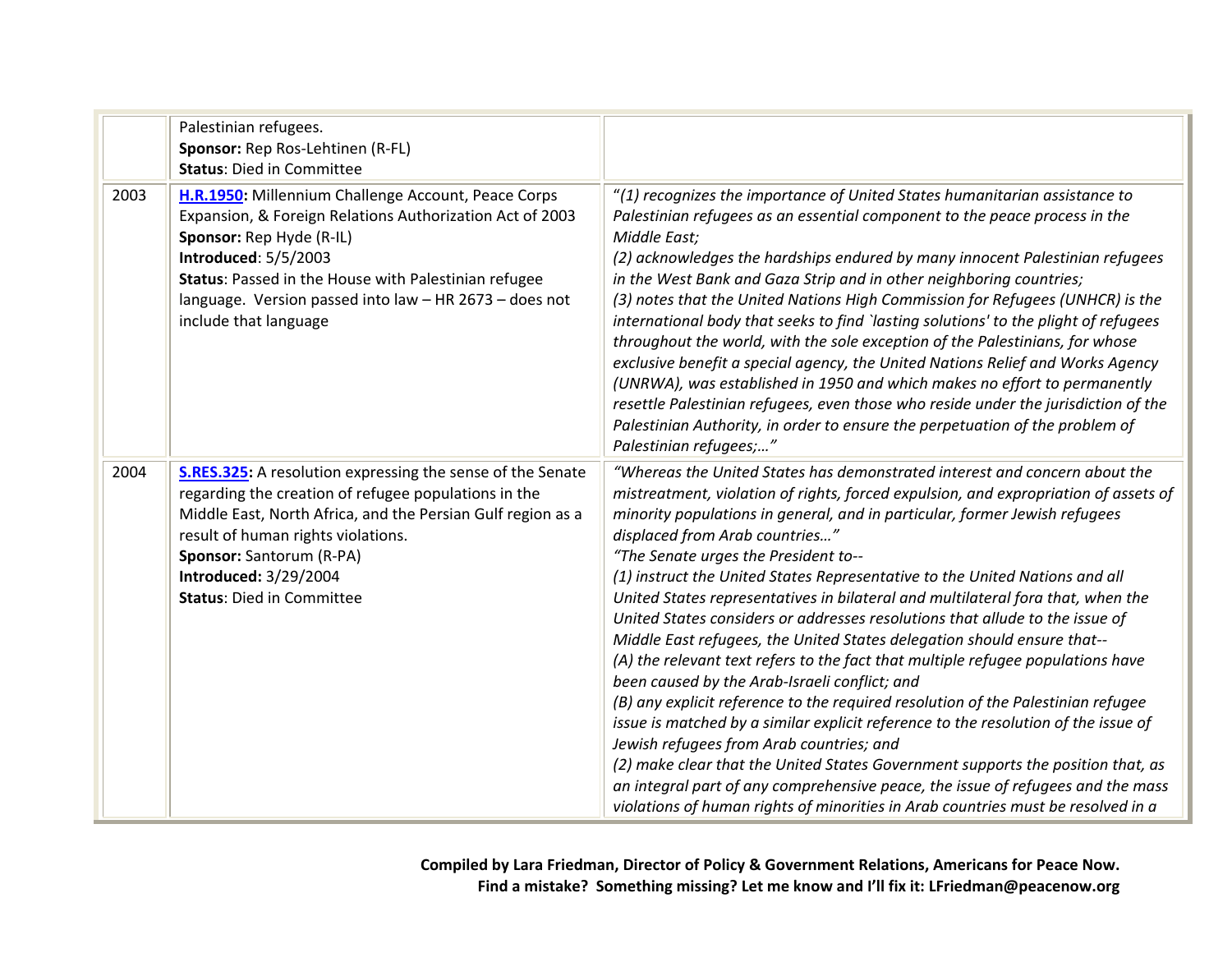|      |                                                                                                                                                                                                                                                                                                                         | manner that includes--<br>(A) redress for the legitimate rights of all refugees displaced from Arab countries;<br>and<br>(B) recognition of the fact that Jewish and Christian property, schools, and<br>community property was lost as a result of the Arab-Israeli conflict."                                                                                                                                                                                                                                                                                                                                                                                                                                                                                                                                                                                                                                                                                                                                                                                                                                                                                                                                                                                                                                                                                                                                                                                                                                                                                                                                                                                                                                                                                                                                                                                                                                                                                              |
|------|-------------------------------------------------------------------------------------------------------------------------------------------------------------------------------------------------------------------------------------------------------------------------------------------------------------------------|------------------------------------------------------------------------------------------------------------------------------------------------------------------------------------------------------------------------------------------------------------------------------------------------------------------------------------------------------------------------------------------------------------------------------------------------------------------------------------------------------------------------------------------------------------------------------------------------------------------------------------------------------------------------------------------------------------------------------------------------------------------------------------------------------------------------------------------------------------------------------------------------------------------------------------------------------------------------------------------------------------------------------------------------------------------------------------------------------------------------------------------------------------------------------------------------------------------------------------------------------------------------------------------------------------------------------------------------------------------------------------------------------------------------------------------------------------------------------------------------------------------------------------------------------------------------------------------------------------------------------------------------------------------------------------------------------------------------------------------------------------------------------------------------------------------------------------------------------------------------------------------------------------------------------------------------------------------------------|
| 2004 | H.RES.838: Expressing the sense of the House of<br>Representatives regarding the creation of refugee<br>populations in the Middle East, North Africa, and the<br>Persian Gulf region as a result of human rights violations.<br>Sponsor: Rep Nadler (D-NY)<br>Introduced: 10/7/2004<br><b>Status: Died in Committee</b> | "Whereas the discussion of refugees in the Middle East generally centers on<br>Palestinian refugees, even though estimates indicate that, as a result of the 1948<br>war in which numerous Arab armies attacked the newly-founded State of Israel,<br>more Jews (approximately 850,000) were displaced from Arab countries than<br>were Palestinians (approximately 726,000) from Israel"<br>"Whereas the United States has demonstrated interest and concern about the<br>mistreatment, violation of rights, forced expulsion, and expropriation of assets of<br>minority populations in general, and in particular, former Jewish refugees<br>displaced from Arab countries"<br>"The House of Representatives urges the President to--<br>(1) instruct the United States Representative to the United Nations and all<br>United States representatives in bilateral and multilateral fora that, when the<br>United States considers or addresses resolutions that allude to the issue of<br>Middle East refugees, the United States delegation should ensure that--<br>(A) the relevant text refers to the fact that multiple refugee populations have<br>been caused by the Arab-Israeli conflict; and<br>(B) any explicit reference to the required resolution of the Palestinian refugee<br>issue is matched by a similar explicit reference to the resolution of the issue of<br>Jewish refugees from Arab countries; and<br>(2) make clear that the United States Government supports the position that, as<br>an integral part of any comprehensive peace, the issue of refugees and the mass<br>violations of human rights of minorities in Arab countries must be resolved in a<br>manner that includes--<br>(A) redress for the legitimate rights of all refugees displaced from Arab countries;<br>and<br>(B) recognition of the fact that Jewish and Christian property, schools, and<br>community property was lost as a result of the Arab-Israeli conflict." |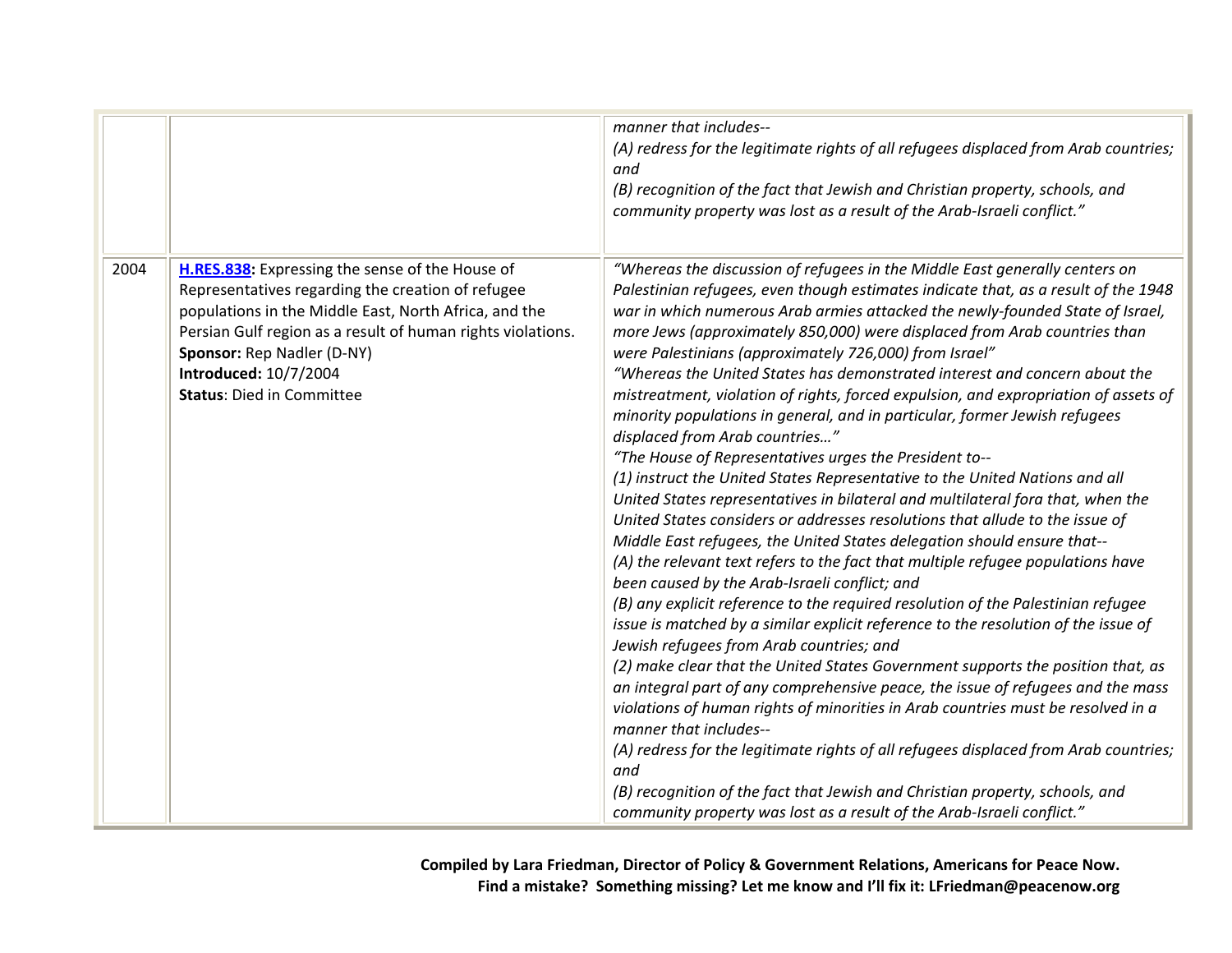| 2004 | H.CON.RES.460: Regarding the security of Israel and the<br>principles of peace in the Middle East.<br>Sponsor: DeLay (R-TX)<br><b>Introduced: 6/22/2004</b><br><b>Status: PASSED by the House</b>                                                                                                                              | "Whereas the President acknowledged that any agreed, just, fair, and realistic<br>framework for a solution to the Palestinian refugee issue as part of any final<br>status agreement will need to be found through the establishment of a<br>permanent alternative and the settling of Palestinian refugees there rather than<br>in Israel"                                                                                                                                                                                                                                                                                                                                                                                                                                                                                                                                                                                                                                                                                                                                                                                                                                                                                                                                                       |
|------|--------------------------------------------------------------------------------------------------------------------------------------------------------------------------------------------------------------------------------------------------------------------------------------------------------------------------------|---------------------------------------------------------------------------------------------------------------------------------------------------------------------------------------------------------------------------------------------------------------------------------------------------------------------------------------------------------------------------------------------------------------------------------------------------------------------------------------------------------------------------------------------------------------------------------------------------------------------------------------------------------------------------------------------------------------------------------------------------------------------------------------------------------------------------------------------------------------------------------------------------------------------------------------------------------------------------------------------------------------------------------------------------------------------------------------------------------------------------------------------------------------------------------------------------------------------------------------------------------------------------------------------------|
| 2004 | <b>S.RES.393:</b> A resolution expressing the sense of the Senate<br>in support of United States policy for a Middle East peace<br>process.<br>Sponsor: Frist (R-TN)<br><b>Introduced: 6/24/2004</b><br><b>Status: PASSED by the Senate</b>                                                                                    | "Whereas an agreed just, fair, and realistic framework for a solution to the<br>Palestinian refugee issue as part of any final status agreement will need to be<br>found through the establishment of a Palestinian state, and the settling of<br>Palestinian refugees there, rather than in Israel"                                                                                                                                                                                                                                                                                                                                                                                                                                                                                                                                                                                                                                                                                                                                                                                                                                                                                                                                                                                              |
| 2004 | H.R.3814: Israeli-Palestinian Peace Enhancement Act of<br>2004<br><b>Sponsor: Sessions (R-TX)</b><br><b>Introduced: 2/11/2004</b><br><b>Status: Died in Committee</b>                                                                                                                                                          | Certification required that includes certifying that an agreement "provides a<br>permanent resolution for both Palestinian refugees and Jewish refugees from<br>Arab countries;"                                                                                                                                                                                                                                                                                                                                                                                                                                                                                                                                                                                                                                                                                                                                                                                                                                                                                                                                                                                                                                                                                                                  |
| 2006 | <b>S.RES.494:</b> A resolution expressing the sense of the Senate<br>regarding the creation of refugee populations in the<br>Middle East, North Africa, and the Persian Gulf region as a<br>result of human rights violations.<br>Sponsor: Santorum (R-PA)<br><b>Introduced: 5/25/2006</b><br><b>Status: Died in Committee</b> | "Whereas the United States has demonstrated interest and concern about the<br>mistreatment, violation of rights, forced expulsion, and expropriation of assets of<br>minority populations in general, and in particular, former Jewish refugees<br>displaced from Arab countries, as evidenced, inter alia, by-"<br>"The Senate urges the President to--<br>(1) instruct the United States Permanent Representative to the United Nations<br>and all representatives of the United States in bilateral and multilateral fora that<br>when considering or addressing resolutions that allude to the issue of Middle<br>East refugees, they should ensure that--<br>(A) relevant text refers to the fact that multiple refugee populations have been<br>created by the Arab-Israeli conflict; and<br>(B) any explicit reference to the required resolution of the Palestinian refugee<br>issue is matched by a similar explicit reference to the resolution of the issue of<br>Jewish, Christian, and other refugees from Arab countries; and<br>(2) make clear that the Government of the United States supports the position<br>that, as an integral part of any comprehensive peace, the issue of refugees and<br>the mass violations of human rights of minorities in Arab and Muslim countries |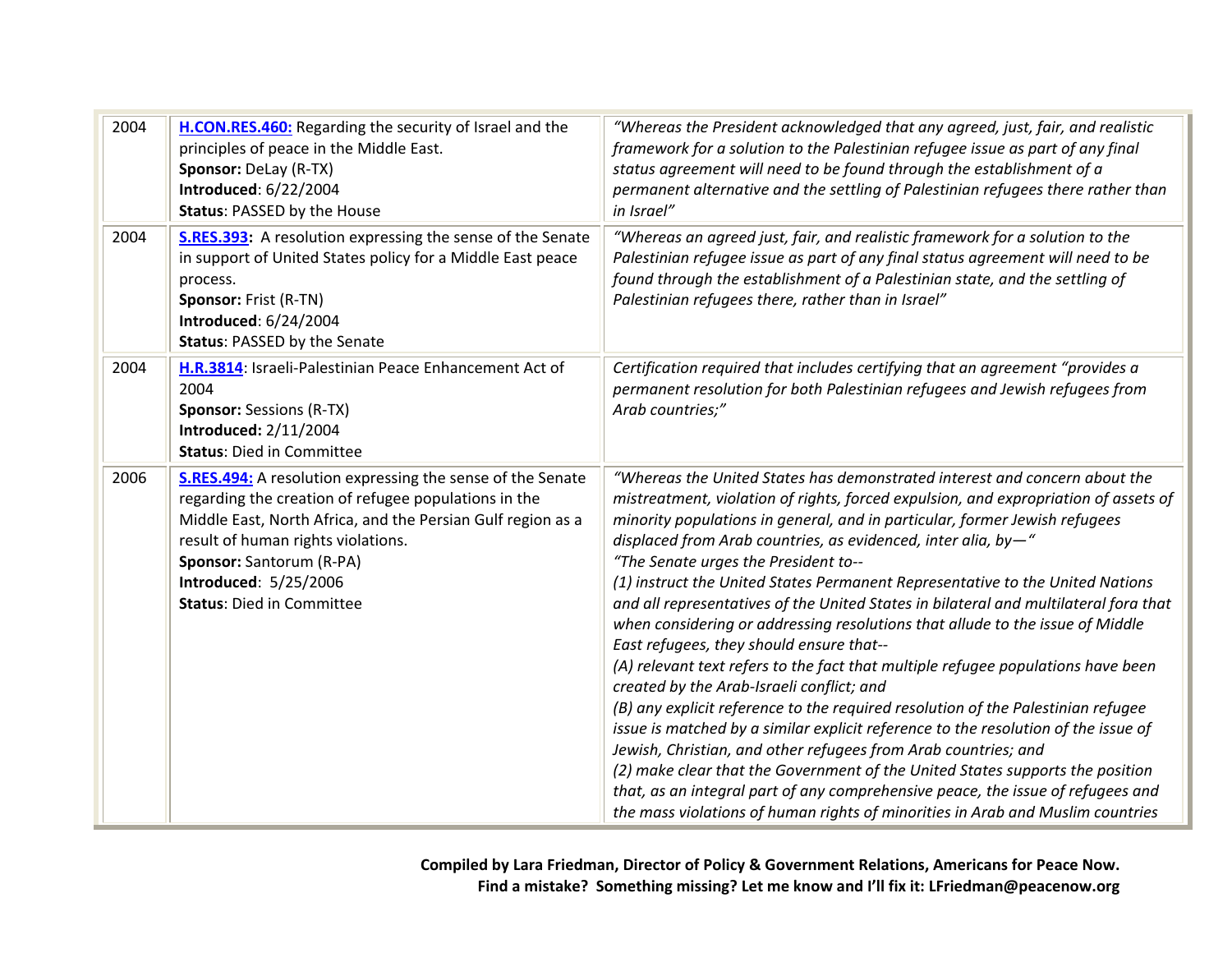|      |                                                                                                                                                                                                                                                                                                                                    | throughout the Middle East, North Africa, and the Persian Gulf must be resolved<br>in a manner that includes--<br>(A) consideration of the legitimate rights of all refugees displaced from Arab<br>countries; and<br>(B) recognition of the losses incurred by Jews, Christians, and other minority<br>groups as a result of the Arab-Israeli conflict."                                                                                                                                                                                                                                                                                                                                                                                                                                                                                                                                                                                                                                                                                                                                                                                                                                                                                                                                                                                                             |
|------|------------------------------------------------------------------------------------------------------------------------------------------------------------------------------------------------------------------------------------------------------------------------------------------------------------------------------------|-----------------------------------------------------------------------------------------------------------------------------------------------------------------------------------------------------------------------------------------------------------------------------------------------------------------------------------------------------------------------------------------------------------------------------------------------------------------------------------------------------------------------------------------------------------------------------------------------------------------------------------------------------------------------------------------------------------------------------------------------------------------------------------------------------------------------------------------------------------------------------------------------------------------------------------------------------------------------------------------------------------------------------------------------------------------------------------------------------------------------------------------------------------------------------------------------------------------------------------------------------------------------------------------------------------------------------------------------------------------------|
| 2006 | H.RES.848: Expressing the sense of the House of<br>Representatives regarding the creation of refugee<br>populations in the Middle East, North Africa, and the<br>Persian Gulf region as a result of human rights violations.<br>Sponsor: Ros-Lehtinen, Ileana (R-FL)<br>Introduced: 5/25/2006)<br><b>Status: Died in Committee</b> | "Whereas the United States has demonstrated interest and concern about the<br>mistreatment, violation of rights, forced expulsion, and expropriation of assets of<br>minority populations in general, and in particular, former Jewish refugees<br>displaced from Arab countries as evidenced, inter alia, by-- "<br>"(3) the President should instruct the United States Representative to the United<br>Nations and all United States representatives in bilateral and multilateral fora<br>$to --$<br>"(A) use the voice, vote, and influence of the United States to ensure that any<br>resolutions relating to the issue of Middle East refugees, and which include a<br>reference to the required resolution of the Palestinian refugee issue, must also<br>include a similarly explicit reference to the resolution of the issue of Jewish,<br>Christian, and other refugees from Arab countries; and<br>"(B) make clear that the United States Government supports the position that, as<br>an integral part of any comprehensive Arab-Israeli peace, the issue of refugees<br>from the Middle East, North Africa, and the Persian Gulf must be resolved in a<br>manner that includes recognition of the legitimate rights of and losses incurred<br>by all refugees displaced from Arab countries including Jews, Christians, and<br>other minority groups." |
| 2006 | H.R.5278: UNRWA Integrity Act<br>Sponsor: Kirk (R-IL)<br><b>Introduced: 5/3/2006)</b><br><b>Status: Died in Committee</b>                                                                                                                                                                                                          | ""To amend the Foreign Assistance Act of 1961 to assist Palestinian refugees in<br>the West Bank and Gaza to move to post-refugee status, and for other<br>purposes." [shutting down UNRWA and resolving the refugee issue outside of<br>negotiations]                                                                                                                                                                                                                                                                                                                                                                                                                                                                                                                                                                                                                                                                                                                                                                                                                                                                                                                                                                                                                                                                                                                |
| 2007 | <b>S.RES.175:</b> A resolution recognizing the 59th anniversary of<br>the independence of the State of Israel.<br>Sponsor: Brownback (R-KS)<br><b>Introduced: 4/26/2007</b><br>Status: Adopted by Unanimous Consent                                                                                                                | "Whereas Israel has also provided a refuge to, and has successfully absorbed,<br>more than 800,000 Jewish refugees who fled persecution in neighboring states in<br>the Middle East"                                                                                                                                                                                                                                                                                                                                                                                                                                                                                                                                                                                                                                                                                                                                                                                                                                                                                                                                                                                                                                                                                                                                                                                  |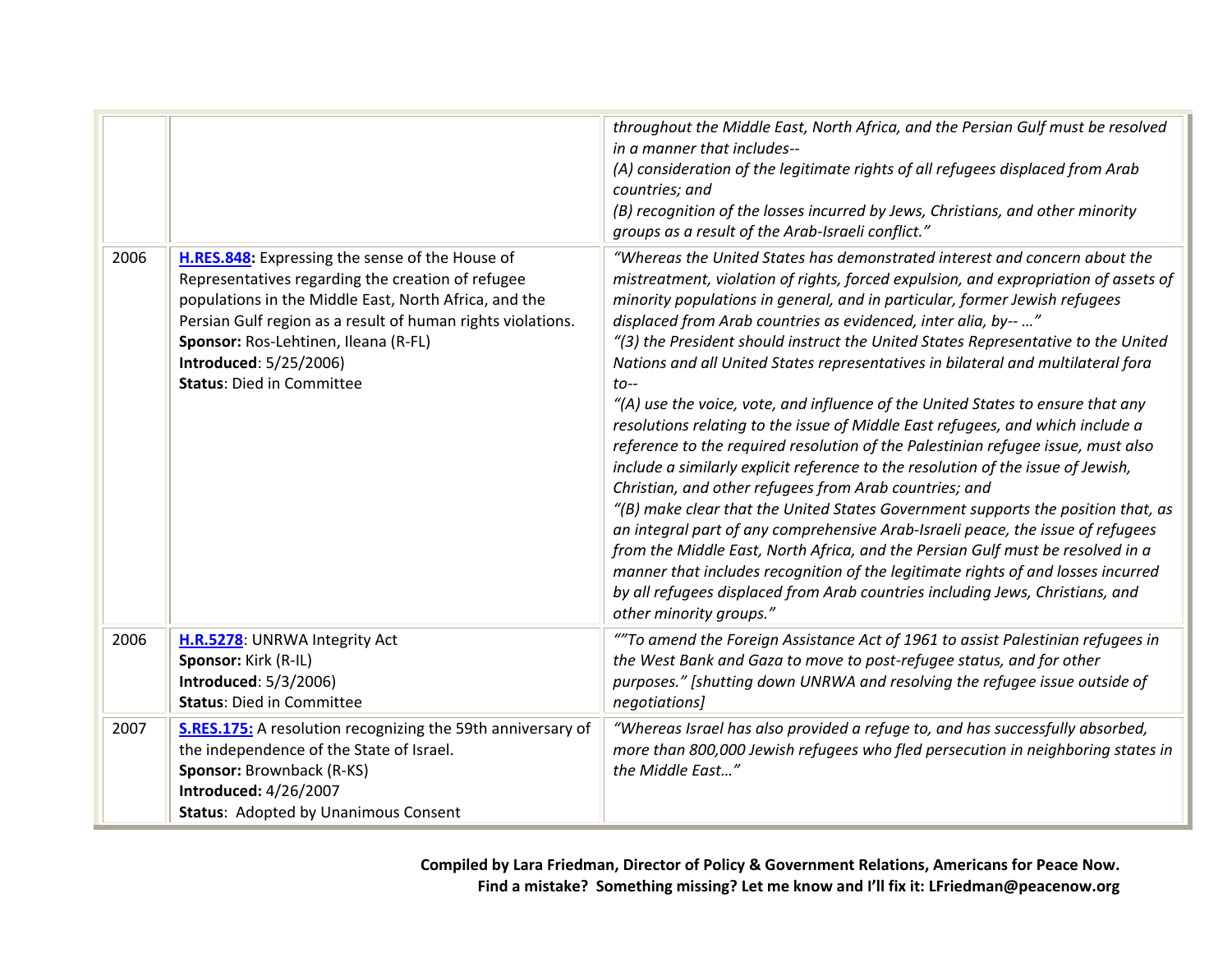| 2007 | H.RES.185: Expressing the sense of the House of<br>Representatives regarding the creation of refugee<br>populations in the Middle East, North Africa, and the<br>Persian Gulf region as a result of human rights violations.<br>Sponsor: Nadler (D-NY)<br>Introduced 2/16/2007<br><b>Status: PASSED by the House</b>            | "Whereas the Palestinian refugee issue has received considerable attention from<br>countries of the world while the issue of Jewish refugees from the Arab and<br>Muslim worlds has received very little attention; "<br>"Whereas the United States has demonstrated interest and concern about the<br>mistreatment, violation of rights, forced expulsion, and expropriation of assets of<br>minority populations in general, and in particular, former Jewish refugees<br>displaced from Arab countries as evidenced, inter alia, by--"<br>"(2) the President should instruct the United States Representative to the United<br>Nations and all United States representatives in bilateral and multilateral fora<br>$to --$<br>(A) use the voice, vote, and influence of the United States to ensure that any<br>resolutions relating to the issue of Middle East refugees, and which include a<br>reference to the required resolution of the Palestinian refugee issue, must also<br>include a similarly explicit reference to the resolution of the issue of Jewish<br>refugees from Arab countries; and<br>(B) make clear that the United States Government supports the position that, as<br>an integral part of any comprehensive Arab-Israeli peace, the issue of refugees<br>from the Middle East, North Africa, and the Persian Gulf must be resolved in a<br>manner that includes recognition of the legitimate rights of and losses incurred<br>by all refugees displaced from Arab countries, including Jews, Christians, and<br>other groups" |
|------|---------------------------------------------------------------------------------------------------------------------------------------------------------------------------------------------------------------------------------------------------------------------------------------------------------------------------------|--------------------------------------------------------------------------------------------------------------------------------------------------------------------------------------------------------------------------------------------------------------------------------------------------------------------------------------------------------------------------------------------------------------------------------------------------------------------------------------------------------------------------------------------------------------------------------------------------------------------------------------------------------------------------------------------------------------------------------------------------------------------------------------------------------------------------------------------------------------------------------------------------------------------------------------------------------------------------------------------------------------------------------------------------------------------------------------------------------------------------------------------------------------------------------------------------------------------------------------------------------------------------------------------------------------------------------------------------------------------------------------------------------------------------------------------------------------------------------------------------------------------------------------------------------------|
| 2007 | <b>S.RES.85:</b> A resolution expressing the sense of the Senate<br>regarding the creation of refugee populations in the<br>Middle East, North Africa, and the Persian Gulf region as a<br>result of human rights violations.<br>Sponsor: Lautenberg (D-NJ)<br><b>Introduced: 2/16/2007</b><br><b>Status: Died in Committee</b> | "Whereas the United States has demonstrated interest and concern about the<br>mistreatment, violation of rights, forced expulsion, and expropriation of assets of<br>minority populations in general, and in particular, former Jewish refugees<br>displaced from Arab countries"<br>"The Senate urges the President to--<br>(1) instruct the United States Permanent Representative to the United Nations<br>and all representatives of the United States in bilateral and multilateral fora<br>that, when considering or addressing resolutions that allude to the issue of<br>refugees in the Middle East, North Africa, and the Persian Gulf, they should<br>ensure that--<br>(A) relevant text refers to the fact that multiple refugee populations have been<br>created by the Arab-Israeli conflict; and<br>(B) any explicit reference to the required resolution of the Palestinian refugee                                                                                                                                                                                                                                                                                                                                                                                                                                                                                                                                                                                                                                                          |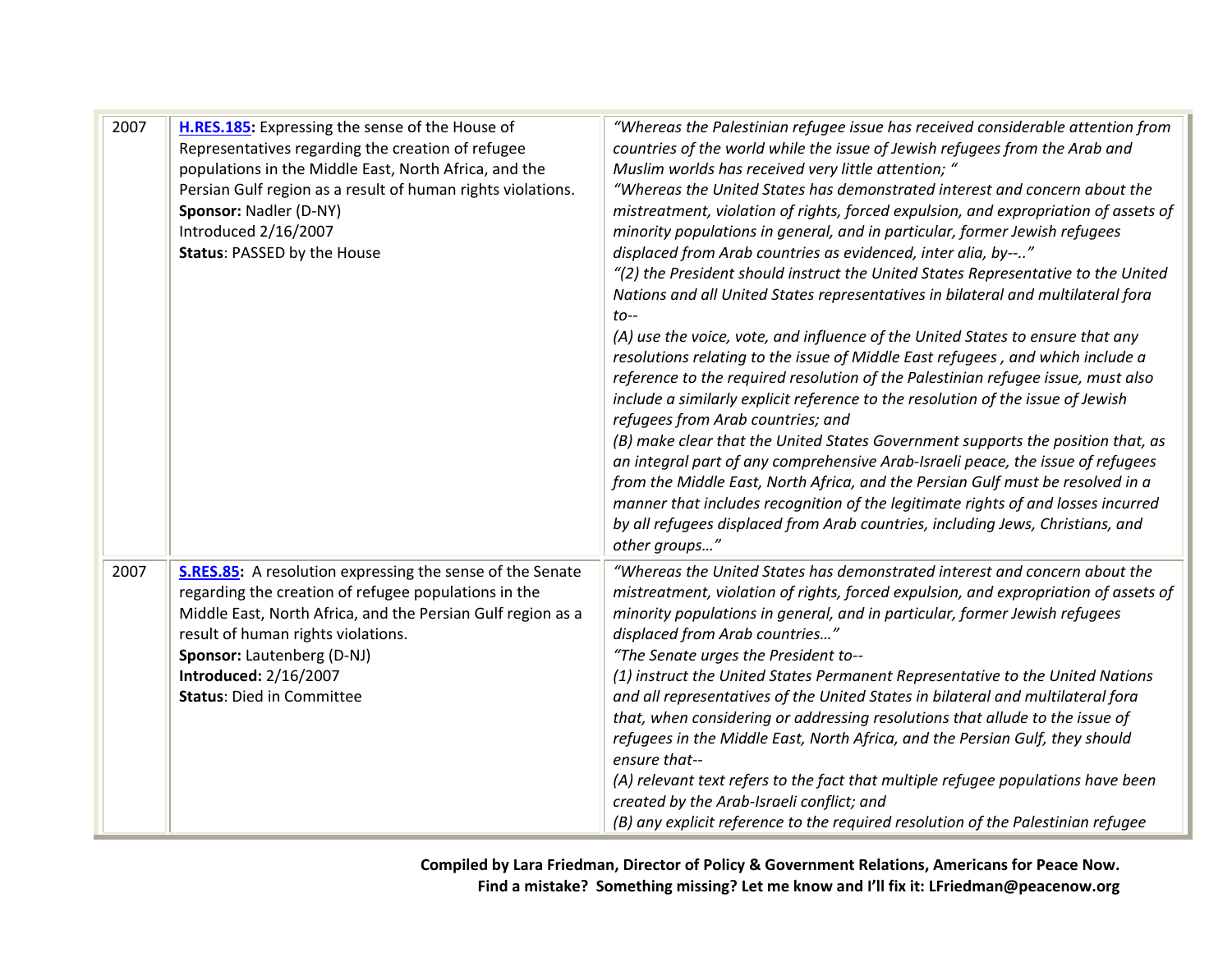|      |                                                                                                                                                                                                                                                                                                                                                                                                                                                          | issue is matched by a similar explicit reference to the resolution of the issue of<br>Jewish, Christian, and other refugees from Arab and Muslim countries<br>throughout the Middle East, North Africa, and the Persian Gulf region; and<br>(2) make clear that the United States Government supports the position that, as<br>an integral part of any comprehensive peace, the issue of refugees and the mass<br>violations of human rights of minorities in Arab and Muslim countries<br>throughout the Middle East, North Africa, and the Persian Gulf must be resolved<br>in a manner that includes--<br>(A) consideration of the legitimate rights of all refugees displaced from Arab and<br>Muslim countries throughout the Middle East, North Africa, and the Persian Gulf;<br>and<br>(B) recognition of the losses incurred by Jews, Christians, and other minority<br>groups as a result of the Arab-Israeli conflict." |
|------|----------------------------------------------------------------------------------------------------------------------------------------------------------------------------------------------------------------------------------------------------------------------------------------------------------------------------------------------------------------------------------------------------------------------------------------------------------|-----------------------------------------------------------------------------------------------------------------------------------------------------------------------------------------------------------------------------------------------------------------------------------------------------------------------------------------------------------------------------------------------------------------------------------------------------------------------------------------------------------------------------------------------------------------------------------------------------------------------------------------------------------------------------------------------------------------------------------------------------------------------------------------------------------------------------------------------------------------------------------------------------------------------------------|
| 2007 | H.R.3674: Iraqi Refugee and Internally Displaced Persons<br>Humanitarian Assistance, Resettlement, and Security Act<br>of 2007<br>Sponsor: Hastings (D-FL)<br><b>Introduced: 9/26/2007</b><br><b>Status: Died in Committee</b>                                                                                                                                                                                                                           | "Palestinian refugee camps in Iraq near the Syrian and Jordanian borders<br>remain in dire need of humanitarian assistance."                                                                                                                                                                                                                                                                                                                                                                                                                                                                                                                                                                                                                                                                                                                                                                                                      |
| 2008 | H.CON.RES.428: Expressing the sense of Congress that the<br>United Nations should take immediate steps to improve<br>the transparency and accountability of the United Nations<br>Relief and Works Agency for Palestinian Refugees<br>(UNRWA) in the Near East to ensure that it is not providing<br>funding, employment, or other support to terrorists.<br>Sponsor: Rothman (D-NJ)<br><b>Introduced: 9/24/2008</b><br><b>Status: Died in Committee</b> | "Whereas UNRWA's definition of refugees includes not only the Palestinian<br>refugees themselves, but also their descendants, resulting in a more than 400<br>percent increase in the number of beneficiaries from 900,000 in 1950 to<br>4,500,000 today"                                                                                                                                                                                                                                                                                                                                                                                                                                                                                                                                                                                                                                                                         |
| 2008 | H.RES.939: Condemning the glorification of terrorism and<br>the continuing anti-Israel and anti-Semitic rhetoric at the<br><b>United Nations.</b><br>Sponsor: Ros-Lehtinen (R-FL)<br>Introduced: 1/23/2008                                                                                                                                                                                                                                               | "Whereas on November 29, 2006, the United Nations Trusteeship Council hosted<br>panels that advocated the right of return of 7,000,000 to 8,000,000 refugees,<br>without reference to Jewish refugees from Arab lands"                                                                                                                                                                                                                                                                                                                                                                                                                                                                                                                                                                                                                                                                                                            |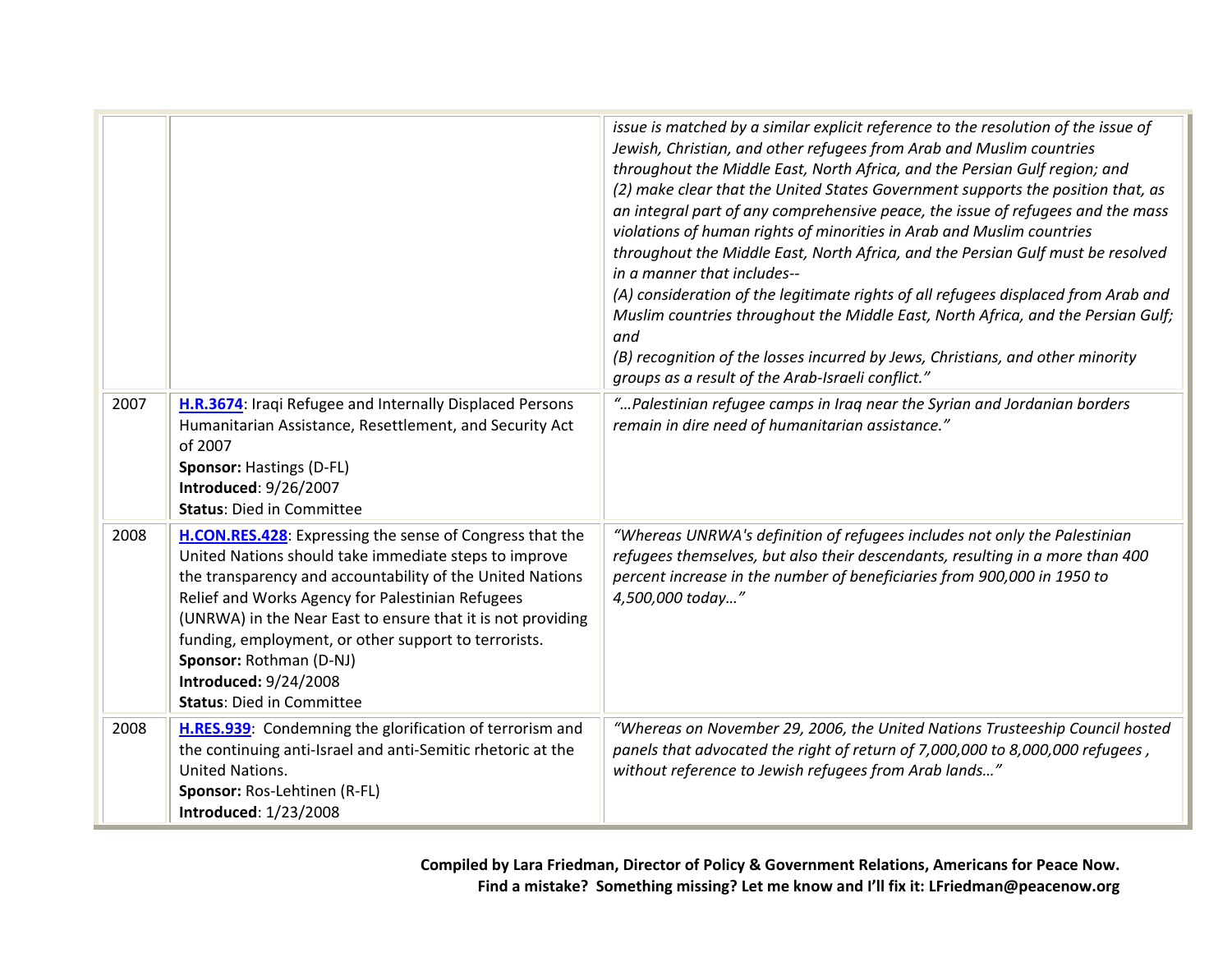|      | <b>Status: Died in Committee</b>                                                                                                                                                                                                                                                                                                                                                                                                                 |                                                                                                                                                                                                                                                                                                                                                                                                                                                                                                                                                                                                                                                                                                                                                                                                                                                                                                   |
|------|--------------------------------------------------------------------------------------------------------------------------------------------------------------------------------------------------------------------------------------------------------------------------------------------------------------------------------------------------------------------------------------------------------------------------------------------------|---------------------------------------------------------------------------------------------------------------------------------------------------------------------------------------------------------------------------------------------------------------------------------------------------------------------------------------------------------------------------------------------------------------------------------------------------------------------------------------------------------------------------------------------------------------------------------------------------------------------------------------------------------------------------------------------------------------------------------------------------------------------------------------------------------------------------------------------------------------------------------------------------|
| 2009 | H.R.557: United Nations Transparency, Accountability, and<br>Reform Act of 2009<br>Sponsor: Ros-Lehtinen (R-FL)<br>Introduced: 1/15/2009<br><b>Status: Died in Committee</b>                                                                                                                                                                                                                                                                     | "It is the sense of Congress that, in order to alleviate the suffering of Palestinian<br>refugees, responsibility for those refugees should be fully transferred to the<br>Office of the United Nations High Commissioner for Refugees."                                                                                                                                                                                                                                                                                                                                                                                                                                                                                                                                                                                                                                                          |
| 2009 | H.CON.RES.29: Expressing the sense of Congress that the<br>United Nations should take immediate steps to improve<br>the transparency and accountability of the United Nations<br>Relief and Works Agency for Palestinian Refugees<br>(UNRWA) in the Near East to ensure that it is not providing<br>funding, employment, or other support to terrorists.<br>Sponsor: Rothman (D-NJ)<br>Introduced: 1/28/2009<br><b>Status: Died in Committee</b> | "Whereas UNRWA's definition of refugees includes not only the Palestinian<br>refugees themselves, but also their descendants, resulting in a more than 400<br>percent increase in the number of beneficiaries from 900,000 in 1950 to<br>4,500,000 today"                                                                                                                                                                                                                                                                                                                                                                                                                                                                                                                                                                                                                                         |
| 2009 | H.R.2475: Foreign Relations Authorization and Reform Act,<br>Fiscal Years 2010 and 2011<br>Sponsor: Ros-Lehtinen (R-FL)<br>Introduced: 5/19/2009<br><b>Status: Died in Committee</b>                                                                                                                                                                                                                                                             | "It is the sense of Congress that, in order to alleviate the suffering of Palestinian<br>refugees, responsibility for those refugees should be fully transferred to the<br>Office of the United Nations High Commissioner for Refugees."                                                                                                                                                                                                                                                                                                                                                                                                                                                                                                                                                                                                                                                          |
| 2010 | H.R.5065: UNRWA Humanitarian Accountability Act<br>Sponsor: Ros-Lehtinen (R-FL)<br><b>Introduced: 4/20/2010</b><br><b>Status: Died in Committee</b>                                                                                                                                                                                                                                                                                              | "It is the sense of Congress that--<br>(1) the President and the Secretary of State should lead a high-level diplomatic<br>effort to encourage other responsible nations to withhold contributions to<br>UNRWA, to any successor or related entity, or to the regular budget of the<br>United Nations for the support of UNRWA or a successor entity (through staff<br>positions provided by the United Nations Secretariat, or otherwise) until UNRWA<br>has met the conditions listed in subparagraphs (A) through (F) of section<br>301(c)(2) of the Foreign Assistance Act of 1961 (as added by section 2 of this<br>$Act)$ ;<br>(2) citizens of recognized states should be removed from UNRWA's jurisdiction;<br>(3) UNRWA's definition of a `Palestine refugee' should be changed to that used<br>for a refugee by the Office of the United Nations High Commissioner for<br>Refugees; and |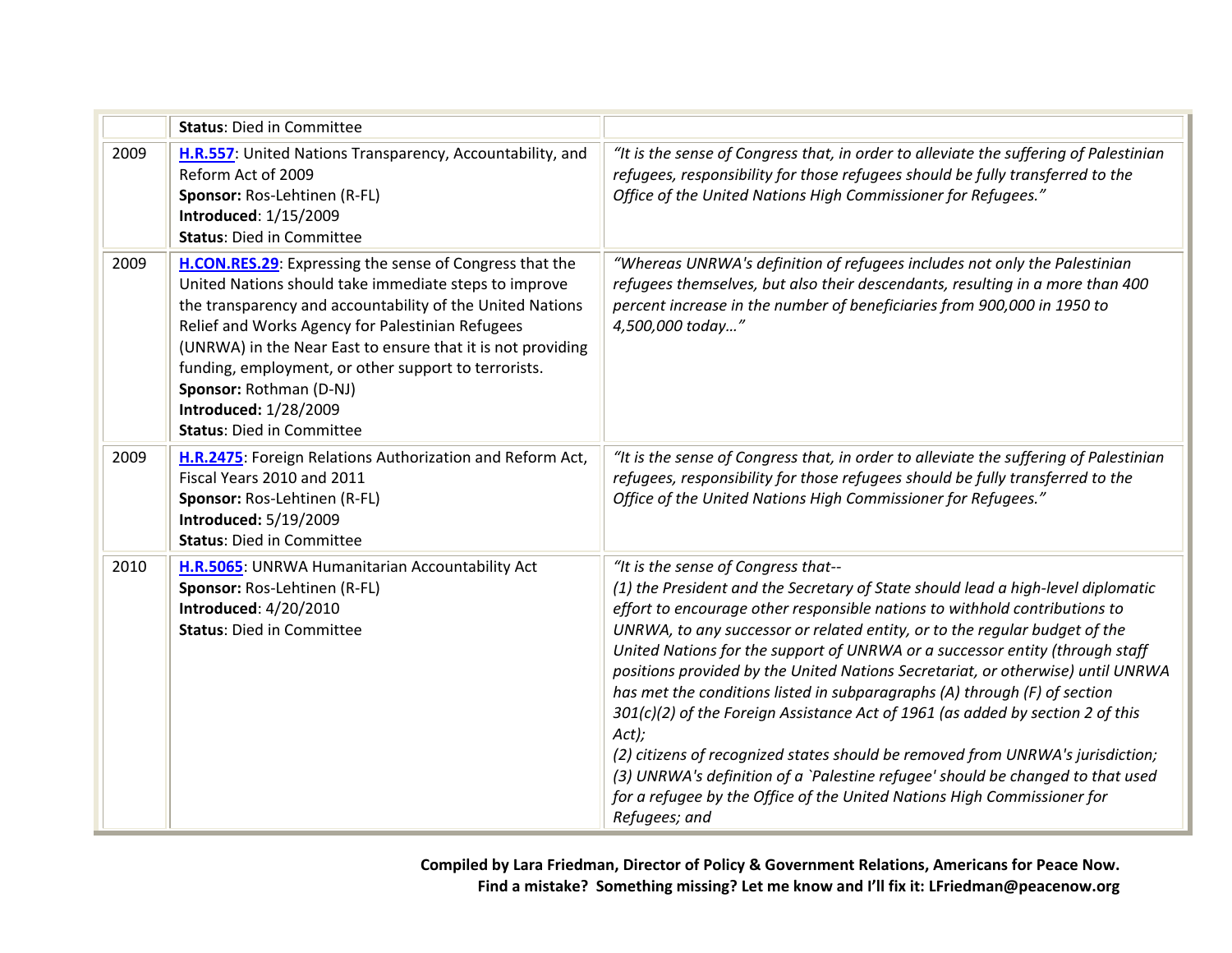|      |                                                                                                                                                                                                                                                                                                                                                                                                                                                   | (4) in order to alleviate the suffering of Palestinian refugees, responsibility for<br>those refugees should be fully transferred to the Office of the United Nations<br>High Commissioner for Refugees."                                                                                                                                           |
|------|---------------------------------------------------------------------------------------------------------------------------------------------------------------------------------------------------------------------------------------------------------------------------------------------------------------------------------------------------------------------------------------------------------------------------------------------------|-----------------------------------------------------------------------------------------------------------------------------------------------------------------------------------------------------------------------------------------------------------------------------------------------------------------------------------------------------|
| 2010 | H.CON.RES.260: Recognizing the 62nd anniversary of the<br>independence of the State of Israel, and reaffirming<br>unequivocal support for the alliance and friendship<br>between the United States and Israel.<br>Sponsor: Ros-Lehtinen *(R-FL)<br><b>Introduced: 4/13/2010</b><br><b>Status: Died in Committee</b>                                                                                                                               | "Whereas Israel has also provided a refuge to, and has successfully absorbed,<br>more than 800,000 Jewish refugees who fled persecution in neighboring<br>countries in the Middle East"                                                                                                                                                             |
| 2011 | H.RES.314: Declaring that it is the policy of the United<br>States to support its ally Israel in seeking peace with its<br>neighbors, particularly toward a two-state solution that<br>results in a free, nonmilitarized Palestinian state living<br>side-by-side in peace and security with the Jewish State of<br>Israel, the home of the Jewish people.<br>Sponsor: Pearce (R-NM)<br>Introduced: 6/16/2011<br><b>Status: Died in Committee</b> | "Whereas Prime Minister Netanyahu further stated, `Palestinians from around<br>the world should have a right to immigrate, if they so choose, to a Palestinian<br>state, and that this `means that the Palestinian refugee problem will be resolved<br>outside the borders of Israel""                                                              |
| 2011 | <b>S.1848:</b> United Nations Transparency, Accountability, and<br>Reform Act of 2011<br>Sponsor: Rubio (R-FL)<br>Introduced: 11/10/2011<br><b>Status: Died in Committee</b>                                                                                                                                                                                                                                                                      | " UNRWA's overly inclusive definition of a `Palestine refugee' has resulted in an<br>increase in UNRWA's reported number of `Palestine refugees' from under<br>1,000,000 in 1950 to over 4,500,000 in 2011, encompassing multiple generations<br>of descendants of the original Palestinian refugees" [for additional relevant<br>text, see bill]   |
| 2011 | H.R.2829: United Nations Transparency, Accountability,<br>and Reform Act of 2011<br>Sponsor: Ros-Lehtinen (R-FL)<br><b>Introduced: 8/30/2011</b><br>Status: On the House calendar                                                                                                                                                                                                                                                                 | " UNRWA's overly inclusive definition of a `Palestine refugee' has resulted in an<br>increase in UNRWA's reported number of `Palestine refugees' from under one<br>million in 1950 to over 4.5 million today, encompassing multiple generations of<br>descendants of the original Palestinian refugees. [for additional relevant text,<br>see bill] |
| 2012 | <b>S.3241:</b> Department of State, Foreign Operations, and<br>Related Programs Appropriations Act, 2013                                                                                                                                                                                                                                                                                                                                          | Amendment added in committee by Kirk (R-IL) to include report language<br>stating:                                                                                                                                                                                                                                                                  |